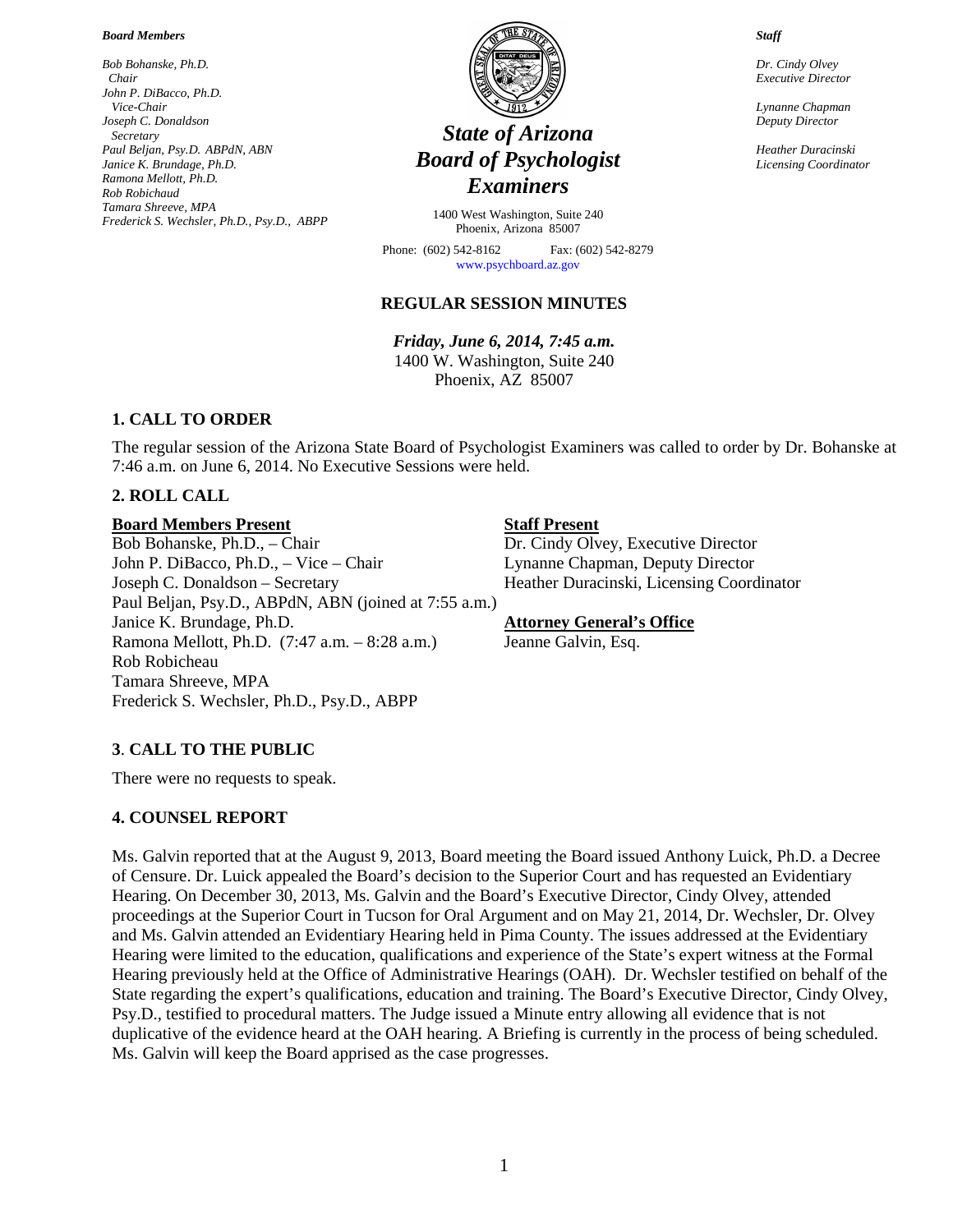## **5. CONSENT AGENDA - DISCUSSION, CONSIDERATION, AND POSSIBLE ACTION**

Dr. Brundage made a motion, seconded by Mr. Donaldson, to approve the items on the Consent Agenda. Dr. Mellott, Mr. Robicheau, and Dr. Wechsler abstained from the May 12, 2014, Regular Session Minutes. The motion carried 8-0.

#### **(a) DISCUSSION/DECISION REGARDING PSYCHOLOGY APPLICATIONS**

#### **i. APPROVAL OF MINUTES**

• May 12, 2014, Regular Session (Dr. Mellott, Mr. Robichaud, Dr. Wechsler abstained)

#### ii. **REQUESTING APPROVAL FOR EXAM ONLY**

- MaryAnne Belton, Psy.D.
- Natalie Hurd, Psy.D.
- Christopher Ogle, Psy.D.
- Megan Randall, Ph.D.

#### iii. **REQUESTING APPROVAL FOR EXAM AND LICENSURE**

- Lindsey Barzizza, Ph.D.
- ClaireMarie Clark, Ph.D.
- Rachael Grantham, Psy.D.
- Marlee Hoffman, Ph.D.
- Christopher Margeson, Ph.D.
- Mary Orias, Psy.D.
- Sarah Petty, Psy.D.
- Mark Peugeot, Ph.D.
- Timothy Ralston, Ph.D.
- Christopher Simpson, Psy.D.
- Vickie Spitzer, Psy.D.

#### iv. **REQUESTING APPROVAL OF LICENSURE BY WAIVER**

- Tava Arnold, Ph.D.
- Heather Brydges, Psy.D.
- Staci Davis, Psy.D.
- Mia Gregor, Psy.D.
- Natalie Roweiheb, Psy.D.

#### **(b) DISCUSSION/DECISION REGARDING BEHAVIOR ANALYST APPLICATIONS**

- Allison Hensel, M.S.
- Andrew King, M.S
- Laura Mann, Ph.D.
- Adel Najdowski, Ph.D.

#### **(c) REQUEST TO WITHDRAW APPLICATION FOR LICENSURE FROM JOSEPH PARHAM, PH.D.**

#### **6. DISCUSSION, CONSIDERATION, AND POSSIBLE ACTION REGARDING MEETING WITH JUDGES IN THE MARICOPA COUNTY SUPERIOR COURT PERTAINING TO A.R.S. §32-2081(B)**

Dr. Bohanske provided a summary stating that on May 5, 2014, a meeting with the Presiding Judge of the Superior Court, the Associate Presiding Judge/Family Court Presiding Judge was held to discuss A.R.S. § 32- 2081(B). Dr. Bohanske, Dr. DiBacco, Dr. Wechsler, the Board's Executive Director, Dr. Cindy Olvey, and the Board's Assistant Attorney General, Jeanne Galvin were in attendance. The meeting was to discuss information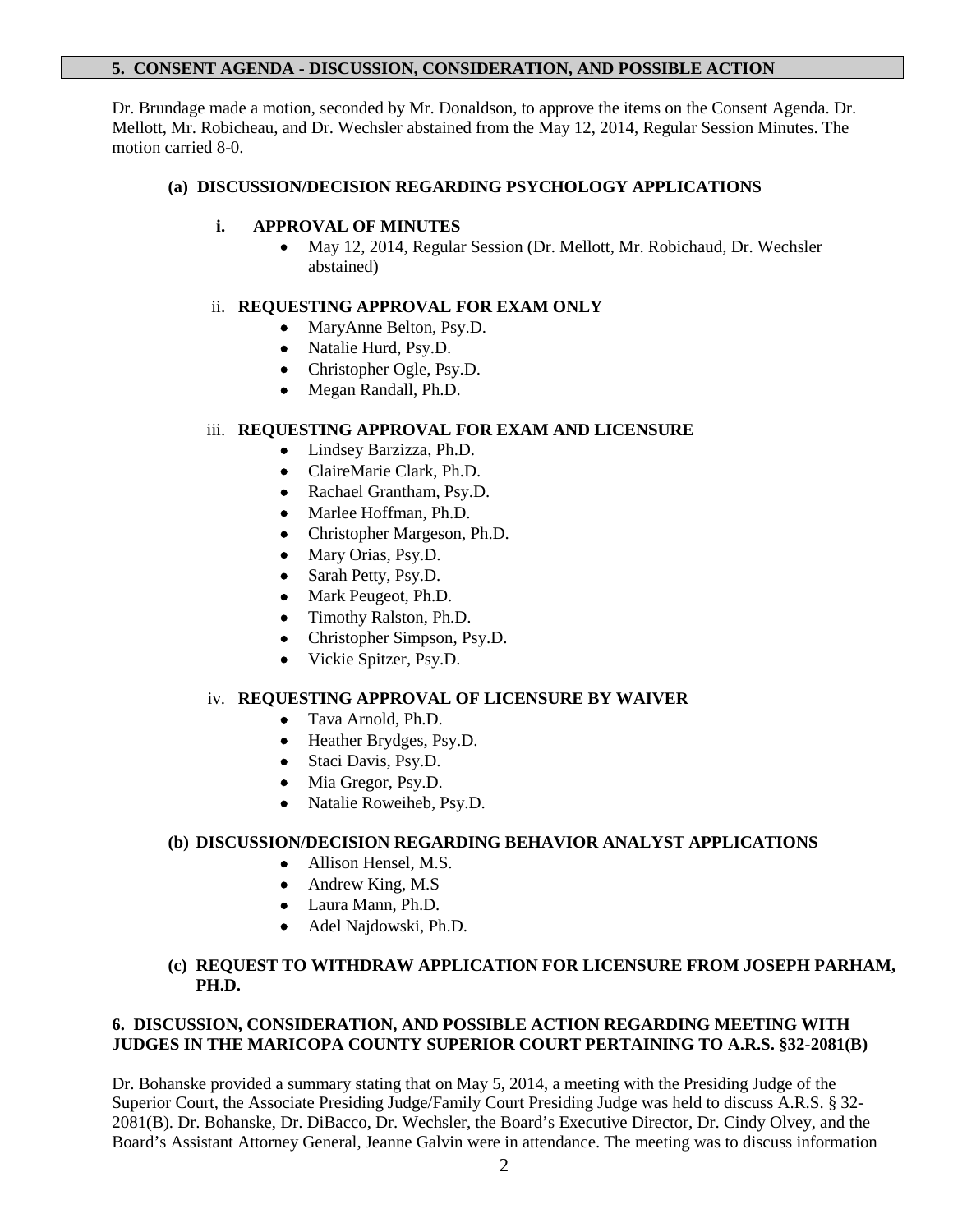that the Board received during the past legislative session which indicated that the Court may have concerns about implementing and enforcing A.R.S. § 32-2081(B). Dr. Bohanske stated that at the meeting, the Judges indicated that they are comfortable with A.R.S. § 32-2081(B), that there were few requests for review by the Court, and that the requests received were handled appropriately by the Judges involved. The Judges requested that they be apprised of any future comments or concerns of which the Board is made aware. A letter was sent to the Judges briefly summarizing the meeting and thanking them for their time.

### **7. DISCUSSION, CONSIDERATION, AND POSSIBLE ACTION REGARDING INFORMATION ABOUT ARREST OF LICENSEE, DR. WILLIAM BROOK, AND WHETHER THE BOARD WISHES TO OPEN AN INVESTIGATION**

Ms. Chapman provided a summary to the Board regarding Dr. Brook's recent arrest in Washington State for possession of child pornography. He is currently in jail in Washington as a result of these charges.

The Board deliberated and agreed that A.R.S. § 32-2081 provides the Board with statutory authority to initiate an investigation in this case. In the interest of expediting the adjudication of this matter, it was the consensus of the Board to offer Dr. Brook a Consent Agreement for voluntary surrender of his license. Dr. Wechsler made a motion, seconded by Dr. Brundage, to open an investigation into the matter of Dr. Brook's arrest, and to simultaneously offer Dr. Brook a Consent Agreement for voluntary surrender of his license. The motion carried 9- 0.

#### **8) DISCUSSION, CONSIDERATION, AND POSSIBLE ACTION REGARDING COMMEMORATING 50 YEARS (1965 – 2015) SINCE ENACTMENT OF ENABLING LEGISLATION ESTABLISHING PSYCHOLOGY AS A PROFESSION IN ARIZONA**

Dr. Bohanske provided a summary to the Board stating that a letter was sent to the Association of State and Provincial Psychology Boards (ASPPB) thanking them for holding their annual meeting in Arizona in 2015 to help celebrate the psychology profession. Dr. Bohanske stated that the Board's intern, Haylee Poncy, is working on creating a timeline of the psychology profession for the last 50 years based on Board minutes. Additionally, dates to hold an in-person Board meeting in Flagstaff and Tucson in 2015 are still being considered.

### **9) DISCUSSION, CONSIDERATION, AND POSSIBLE ACTION REGARDING REQUEST BY COMPLAINANT TO RE-OPEN RFI 13-30 PERTAINING TO MICHAEL GERNER, PH.D.**

Dr. Mellott recused from this agenda item. Ms. Chapman provided a summary stating that the Board's Complaint Screening Committee dismissed Request for Investigation (RFI) 13-30 pertaining to Michael Gerner, Ph.D. as it found no violation of statute or rule. Ms. Chapman stated that the Complainant in this matter has requested that the Board re-open RFI 13-30.

Complainant, M.G., was present telephonically, requested to speak, made a statement and answered Board members questions. M.G. stated that Dr. Gerner violated HIPAA and refused to review records and requested that the Board re-open this RFI. Board members clarified that the release of information was in context of litigation. M.G. confirmed.

Board members deliberated and determined that pursuant to Arizona Administrative Code R4-26-101(21), the Complainant is not a party to the action, therefore does not have the right to an appeal. After deliberation, Mr. Robichaud made a motion, seconded by Mr. Donaldson, to decline the request of M.G. to reopen RFI 13-30 as M.G. is not a party to the action. The motion carried 9-0.

## **10) DISCUSSION, CONSIDERATION, AND POSSIBLE ACTION REGARDING REQUEST FOR REINSTATEMENT OF LICENSE AND POSSIBLE DENIAL OF THE SAME FROM FREDDA GREGG, ED.D.**